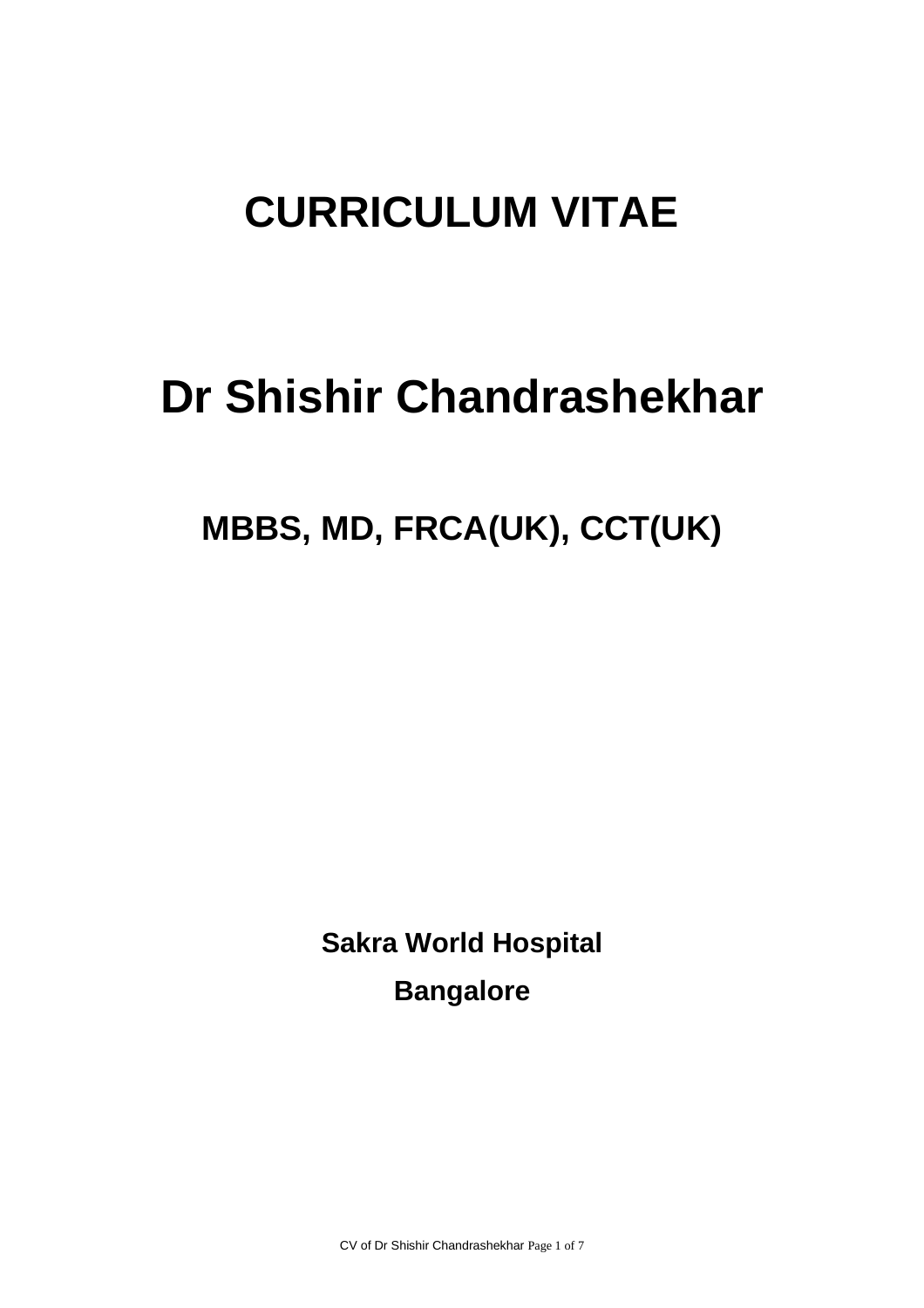## **Personal Details**

| Name          | Shishir Chandrashekhar |
|---------------|------------------------|
| Date of Birth | 18/02/1977             |
| Mobile        | 0091 9663841802        |
| Email address | c_shishir@yahoo.com    |

# **Membership of Professional Organisations**

| Karnataka Medical Council                               | 55261      |
|---------------------------------------------------------|------------|
| General Medical Council                                 | 6067274    |
| Royal College of Anaesthetists                          | 646868     |
| Association of Anaesthetists, Great Britain and Ireland | 113628     |
| Association of Paediatric Anaesthetists                 | Since 2009 |

## **Qualifications**

| Postgraduate Medical Education | CCT         | 2012 |
|--------------------------------|-------------|------|
| <b>Training Board, UK</b>      |             |      |
| Royal College of Anaesthetists | <b>FRCA</b> | 2006 |
| London, UK                     |             |      |
| <b>Mysore Medical Colege</b>   | MD (Anaes)  | 2003 |
| India                          |             |      |
| Mysore Medical College         | <b>MBBS</b> | 2000 |
| India                          |             |      |

## **Awards**

| 2008 | Runner-up - oral presentation                                                   |
|------|---------------------------------------------------------------------------------|
|      | Observational study on TIVA with TCI Propofol and TCI Remifentanil for day case |
|      | gynaecological laparoscopic surgery without muscle relaxants                    |
|      | SIVA-UK Cambridge                                                               |
|      |                                                                                 |
| 2003 | Rank holder in MD Anaesthesiology examination                                   |
|      | Rajiv Gandhi University of Health Sciences, India                               |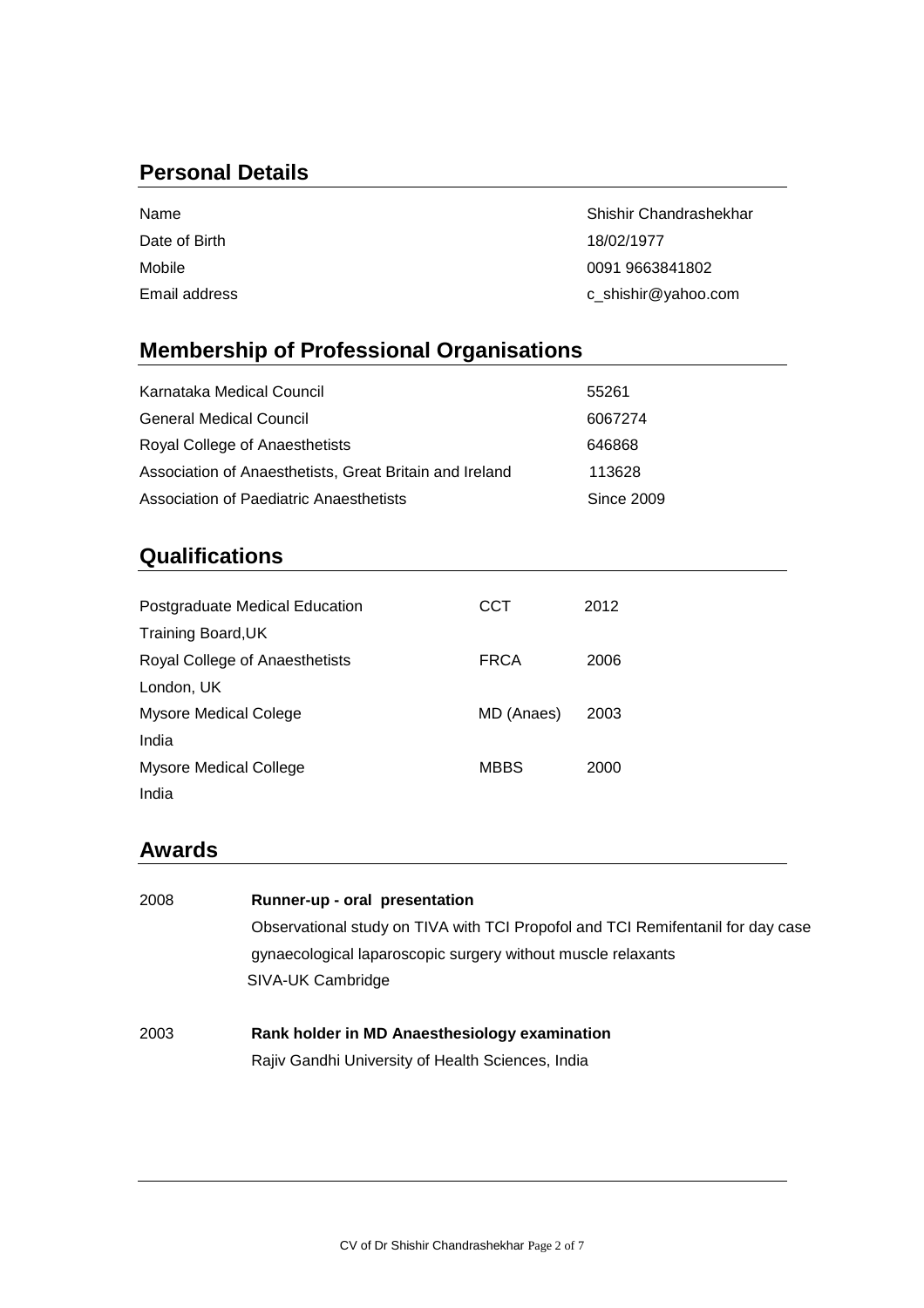# **Appointments**

#### *Senior Consultant and Head of Anaesthesia and OT Management*

July 2015 – till dateSakra World Hospital, Bengaluru

# *Consultant Paediatric Anaesthetist*

05/2013- till date Great Ormond Street Hospital for Children London *Senior Registrar in Anaesthesia and Intensive care at the Barts and London Hospitals* 08/2007- 4/2013 North East Thames School of Anaesthesia The Royal London Hospital London 2/2013-4/2013 Royal London Hospital (Higher Intensive Care Medicine) 2/2012-2/2013 Royal London and Great Ormond Street Hospitals (Paediatric Anaesthesia Research Fellow) 11/2011-2/2012 London Chest Hospital (Higher Cardiac Anaesthesia and intensive care) 5/2011-11/2011 Royal London Hospital (General, Trauma, Vascular, Renal and Neuro) 2/2010-2/2011 Great Ormond Street Hospital (Advanced Paediatric Anaesthesia and Intensive Care) 2/2009-2/2010 Royal London Hospital (Adult and Paediatric Critical Care/General/Obstetric/Neuro/Trauma) 2/2008-2/2009 Broomfield Hospital, Chelmsford (General /Chronic pain/Obstetrics/Trauma/Intensive care) 8/2007-2/2008 London Chest Hospital (Cardiac Anaesthesia) *Specialist Registrar) in Anaesthesia, Yorkshire Deanery* 8/2006-8/2007 Hull Royal Infirmary (Cardiac/Intensive care/Pain/Obstetrics) 2/2006- 8/2006 Diana Princess of Wales Hospital, Grimsby (General/Trauma/Obsterics) *Senior House Officer in Anaesthesia, East Coast School of Anaesthesia, Yorkshire Deanery*

| 2/2005-2/2006              | Hull Royal Infirmary                                                                |
|----------------------------|-------------------------------------------------------------------------------------|
| 5/2004-2/2005              | Diana Princess of Wales Hospital, Grimsby                                           |
| <b>Experience in India</b> |                                                                                     |
| 9/2000-9/2003              | Mysore Medical College<br>(Best outgoing Postgraduate (MD) resident in Anaesthesia) |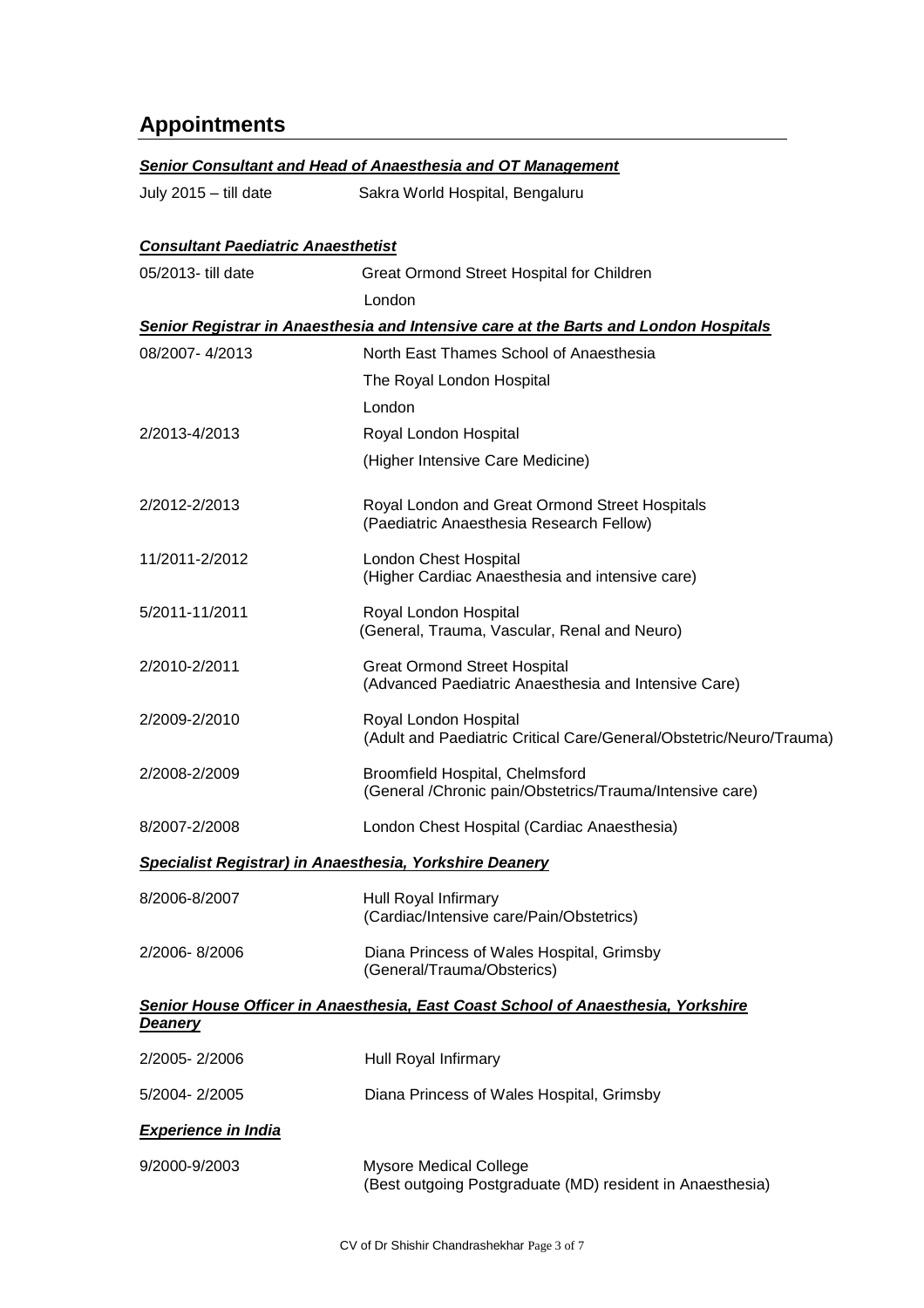#### **Consultant Anaesthetic experience**

Sakra World Hospital is India's first 100% foreign (Japanese) owned tertiary care hospital. As head of the department of anaesthesia, I lead a team of 30 anaesthetists who care for over 700 patients a month across all specialist surgical disciplines and also run an acute pain service.

Under my leadership, our department also runs a good DNB training programme.

My particular areas of expertise are paediatric anaesthesia, quality improvement, teaching and improving non-technical skills of anaesthetists.

I lead the OT Kaizen project which has resulted in significant improvements in the processes and outcomes of the operating theatres. I have completed several patient-centric quality improvement projects.

I am the head of the blood transfusion committee and a key invited member of the Mortality Screening, Infection Control and Pharmacotherapeutics committees.

Prior to relocating to India, have worked as a consultant paediatric anaesthetist at the internationally renowned Great Ormond Street Hospital in central London which treats children from all over the UK, Europe and also international patients from several Middle Eastern and African countries.

Here, I anaesthetized over 1400 children and 50 neonates with multiple and complex comorbidities for a variety of surgical, interventional radiology, imaging and gastroenterological procedures.

I have particular expertise in remote site anaesthesia having anaesthetised 400 children for a variety of interventional radiological procedures including central venous lines, bronchoscopy, sclerotherapy and angioplasty. I am proficient in anaesthetising critically ill children with significant co-morbidities including multiple cardiac, genetic and metabolic syndromes. I have anaesthetised children for cleft lip and palate surgery with the North-Thames Cleft Lip and Palate Service.

I work closely with colleagues in intensive care to ensure quality and continuity of care for seriously unwell neonates and children.

#### **Areas of interest**

- Paediatric anaesthesia
- Measuring and improving Quality in anaesthesia
- OT Kaizen and Six sigma methodology
- Non-technical skills training for anaesthetists
- Post graduate teaching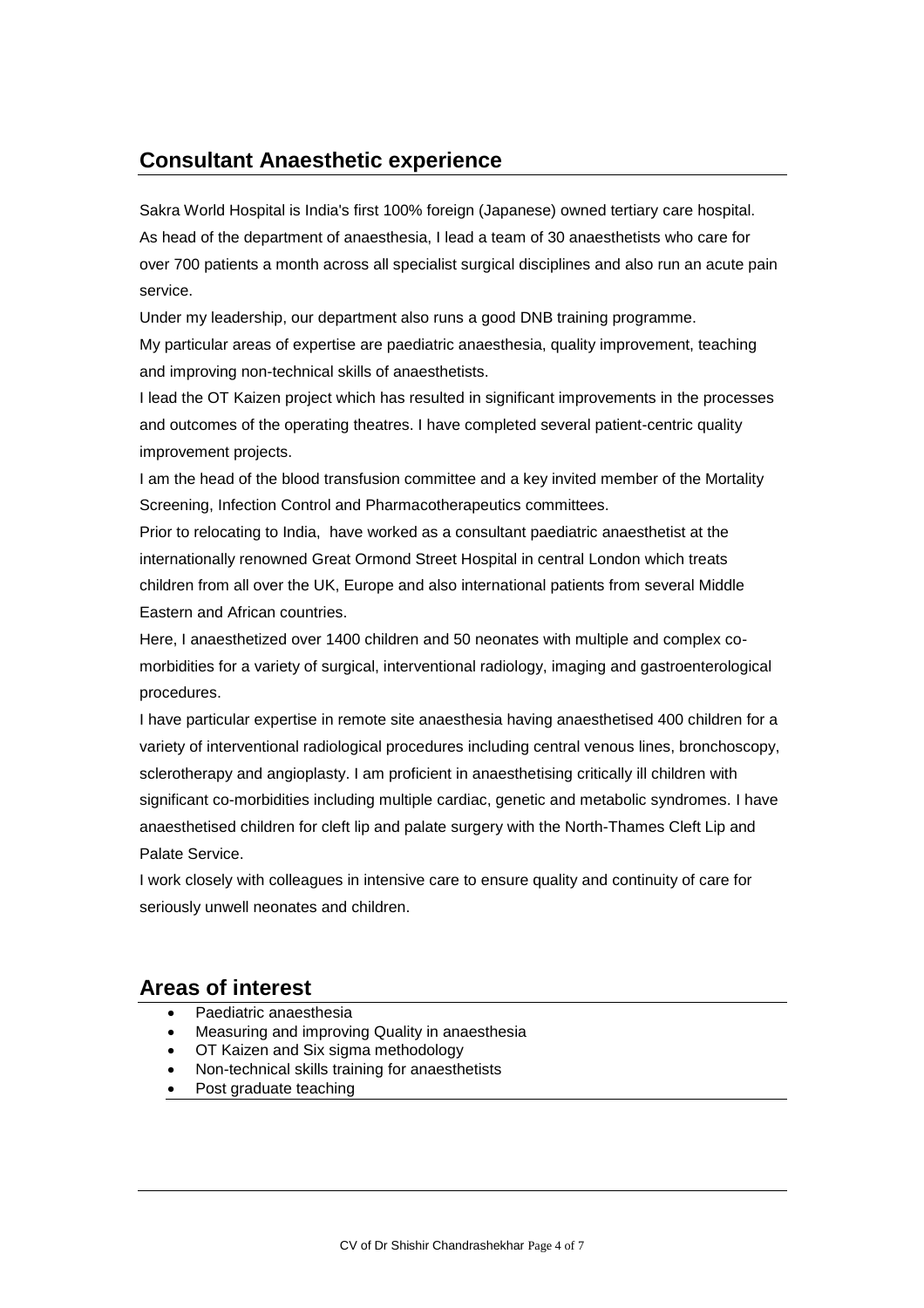# **Oral Presentations**

#### *National*

| 12/2007 | Annual meeting of SIVA-UK, Cambridge                                             |
|---------|----------------------------------------------------------------------------------|
|         | Observational study on TIVA with TCI Propofol and TCI Remifentanil for           |
|         | day case gynaecological laparoscopic surgery without muscle                      |
|         | relaxants                                                                        |
|         | Chandrashekhar S, Samaan AA                                                      |
|         | Diana Princess of Wales Hospital, Grimsby                                        |
| 4/2003  | Annual conference of Indian Society of Anaesthesiologists                        |
|         | Addition of midazolam to intrathecal hyperbaric bupivacaine- A clinical<br>study |
|         | Chandrashekhar S, Venkatesh GS                                                   |
| 1/2013  | Annual meeting of Association of Paediatric Anaesthetists, Cambridge             |
|         | When is it safe to anaesthetise ex-preterm infants as day-cases?                 |
|         | Chandrashekhar S, Murray F, Visram A                                             |
| 6/2012  | Barts and the London Paediatric Research forum                                   |
|         | Paediatric head injuries- a London trauma centre perspective                     |
|         | Chandrashekhar S, Murray F, O'Neill B                                            |
|         | Royal London Hospital                                                            |
|         | Airway skills training in non-anaesthetists in PICU                              |
|         | Chandrashekhar S, Murray F                                                       |
| 7/2017  | <b>ISACON-AP Kakinada</b>                                                        |
|         | <b>Thermoregulation and Anaesthesia</b>                                          |
| 8/2018  | <b>GARC 2018</b>                                                                 |
|         | How to win a patient's confidence in a 5 minute PAC                              |
| 8/2019  | <b>ISA Mysore Chapter</b>                                                        |
|         | How do I become a good Consultant Anaesthetist?                                  |
|         |                                                                                  |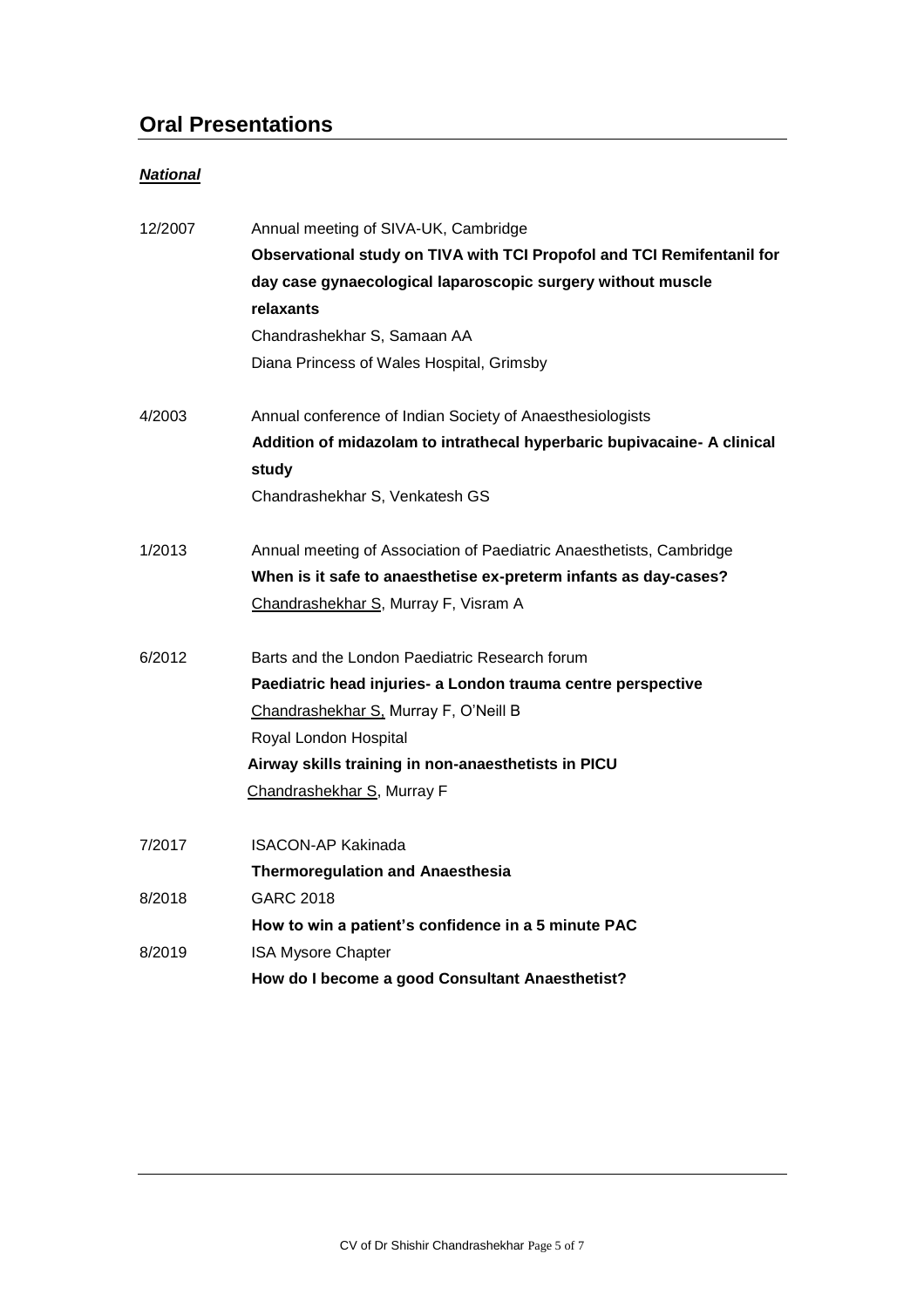#### **Poster presentations**

| 6/2013 | <b>APA Cambridge</b>                                                    |
|--------|-------------------------------------------------------------------------|
|        | An audit of safety and efficacy of nurse controlled analgesia regimen   |
|        | following neonatal laparotomy                                           |
|        | Chandrashekhar S, Prunty L, Ali A, Visram A                             |
|        | Royal London Hospital                                                   |
|        | When are ex-preterm infants old enough for day-case inguinal hernia     |
|        | repair? An international survey of APAGBI members                       |
|        | Chandrashekhar S, Murray F, Visram A                                    |
|        | Royal London Hospital                                                   |
| 6/2013 | ESPNIC, Rotterdam                                                       |
|        | Paediatric Head Injuries- a London Trauma centre perspective            |
|        | Chandrashekhar S, Murray F, O'Neill B                                   |
|        | Royal London Hospital                                                   |
|        | Coagulopathy in paediatric trauma - a 4-year review of findings and     |
|        | outcomes                                                                |
|        | Chahal H, Dobby N, Chandrashekhar S                                     |
|        | Royal London Hospital                                                   |
|        | Paediatric emergency trauma calls at a tertiary centre- a 4-year review |
|        | of transfusion requirements and outcomes                                |
|        | Dobby N, Chahal H, Chandrashekhar S                                     |
|        |                                                                         |

#### **Research**

- Paediatric head injuries- a London trauma centre perspective
- Observational study on TIVA with TCI propofol and TCI remifentanil for day case gynaecological laparoscopic surgery without muscle relaxants
- How easy is it to identify the Cricothyroid Membrane in Children and Infants? Can Ultrasound be used to identify the Cricothyroid Membrane?
- Comparison of TCI Remifentanil and manual Remifentanil regimen as part of TIVA for day case gynaecological laparoscopic surgery
- A clinical study of attenuation of cardiovascular responses to tracheal extubation with intravenous lignocaine